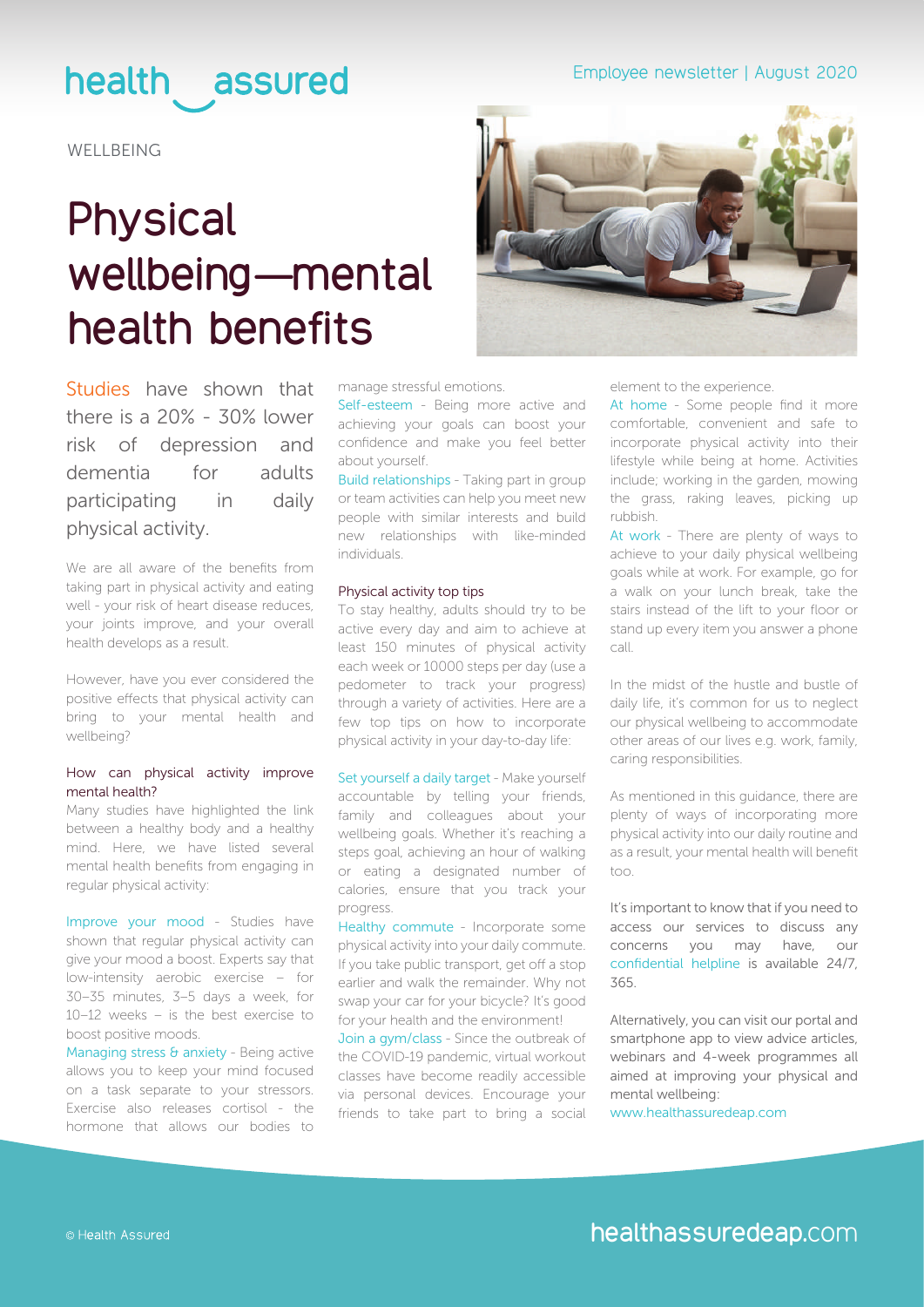# health assured

TOPICAL

# **World Photography Day**

# 19th August 2020

World Photography Day the annual global celebration of the "art, craft, science, and history of photography", will be held on Wednesday 19th August 2020.

Founded in 2009 by Australian photographer Korske Ara, the day aims to encourage us all to indulge in our creative tendencies and explore our photography skills.

### Mental health benefits of photography

Did you know that there are multiple mental health benefits in pursuing creative activities such as photography? Here, we have listed a few reasons why photography could be your new favourite pastime...

Focus - Experts say that the average person has about 60,000 thoughts in a day. Taking part in a creative activity such as photography can help focus the mind and help you take stock of your mental landscape.

Happiness - By succeeding at a creative task, such as capturing a beautiful photo, your brain is flooded with the feel-good chemical dopamine, which in turn reduces anxiety, boosts your mood, and even slows your heart rate.

Reduce stress - Studies have found that

taking part in creative hobbies can help prevent depression, lower stress levels and process traumatic experiences.

Mindfulness - Photography is a form of mindfulness and allows you to be present in the moment and take notice of your feelings.

Confidence - Photography allows you to share your individuality and take pride in the results of your creativity, thus boosting your confidence, self-esteem and mental resilience.

#### How do I get involved?

Whether you consider yourself a professional or an amateur with a camera, there are plenty of ways to get involved with World Photography Day 2020.

Get snapping - Pick up a camera - you can use your smartphone if you don't have one - and spend some time capturing images. You don't need to go on an outdoor excursion taking photos of picturesque scenery (although you can if you want to). Instead, take photos of items, people or locations from your daily life that are meaningful to you - try to show your personality through the lens.

Struggling for inspiration Think about your interests e.g. wildlife, nature, film, architecture, people watching, engineering, your home, food etc.

Learn - Research the history of

# Employee newsletter | August 2020



photography and its importance in preserving history. Look up your favourite images and discover the stories behind them - you may be surprised at what you learn!

Share your photos - Want to share your images? Submit your photography to the official World Photography Day website [here](https://www.worldphotographyday.com/). You can also share your images via social media using the hashtag [#WorldPhotographyDay.](https://twitter.com/search?q=%23WorldPhotographyDay&src=typed_query)

Finding the right balance of work, family and personal time can be a difficult task. During our hectic lives, it can be easy to forget about self-care, often putting the wellbeing of others above our own.

World Photography Day is an opportunity for you to discover a new pastime for you to enjoy and reap the mental health benefits from. Whether your subject is a landscape or lamppost, the mental health benefits of a creative hobby such as photography are boundless.

It's important to know that if you need to access our services to discuss any concerns you may have, our confidential helpline is available 24/7, 365.

Alternatively, you can visit our portal to view advice articles, webinars and 4-week programmes all aimed at improving your physical and mental wellbeing:

[www.healthassuredeap.com](https://healthassuredeap.co.uk/)